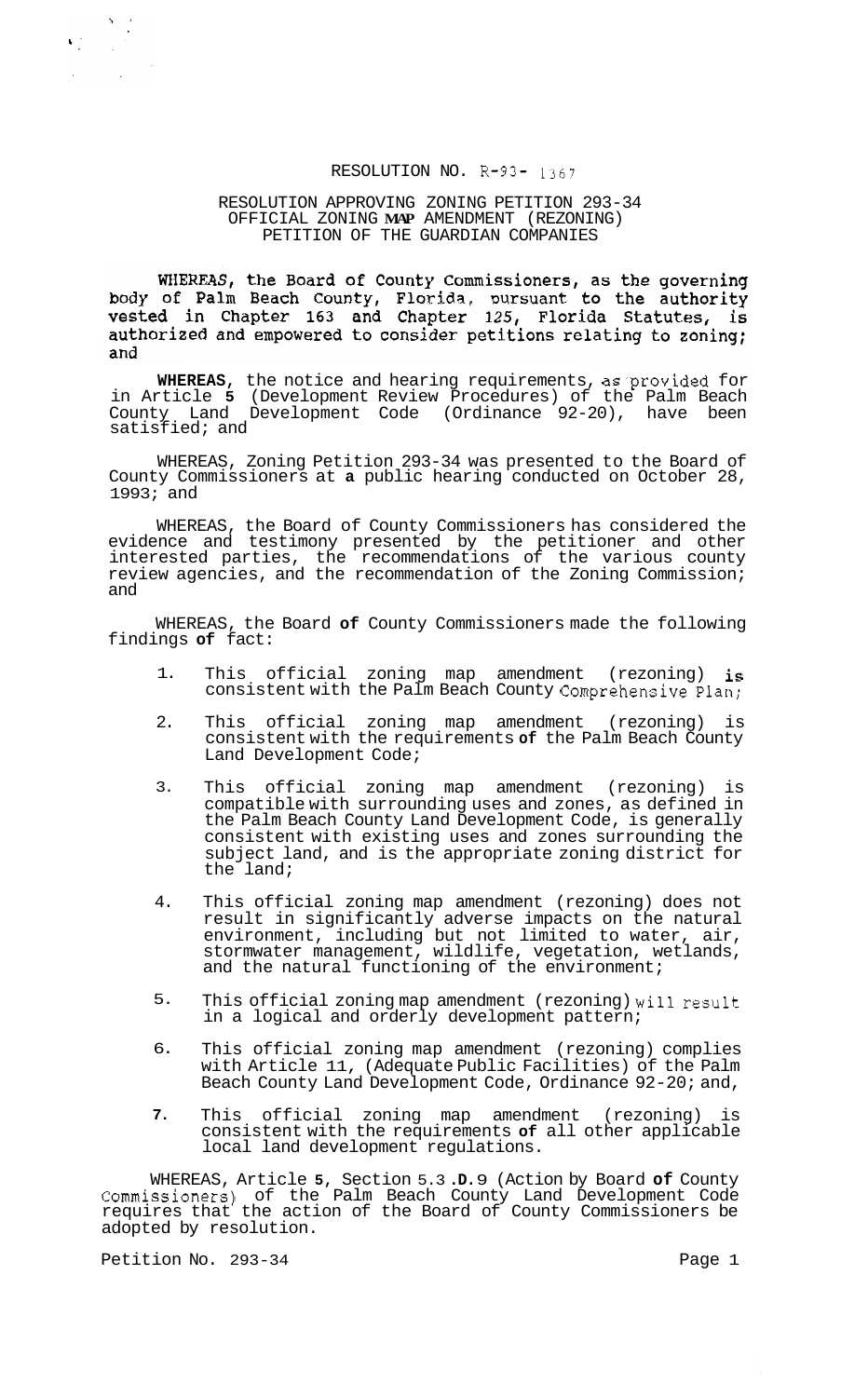NOW, THEREFORE, BE IT RESOLVED BY THE BOARD OF COUNTY COMMISSIONERS OF PALM BEACH COUNTY, FLORIDA, that Zoning Petition **293-34,** the petition of THE GUARDIAN COMPANIES for a OFFICIAL ZONING **MAP** AMENDMENT (REZONING) from the Agricultural Residential *(AR)* ZONING DISTRICT to the Residential Transitional Urban (RTU) ZONING DISTRICT on a parcel of land legally described in EXHIBIT **A,**  attached hereto and made a part hereof, and generally located as indicated on a vicinity sketch attached as EXHIBIT B, attached hereto and made a part h~ereof, was approved on October **28, 1993,**  subject to the voluntary commitments described in EXHIBIT *C,*  attached hereto and made a part hereof.

Commissioner Marcus \_\_\_\_\_ moved for the approval of the Resolution.

The motion was seconded by Commissioner Lee and, upon being put to a vote, the vote was as follows:

| Mary McCarty, Chair<br>Burt Aaronson | Absent<br>Aye |
|--------------------------------------|---------------|
| Ken Foster                           | Aye           |
| Maude Ford Lee                       | Aye           |
| Karen T. Marcus                      | Aye           |
| Warren Newell                        | Aye           |
| Carol A. Roberts                     | Absent        |

The Chair thereupon declared that the resolution was duly passed and adopted this 28th day of October, **1993.** 

APPROVED AS TO FORM AND LEGAL SUFFICIENCY PALM BEACH COUNTY, FLORIDA BY ITS BOARD **OF** COUNTY COMMISSIONERS

DOROTHY H. WILKEN, CLERK

RV:

**ATTORNEY** 

 $\mathcal{G}(L)$ いって BY: DEPUTY CLERK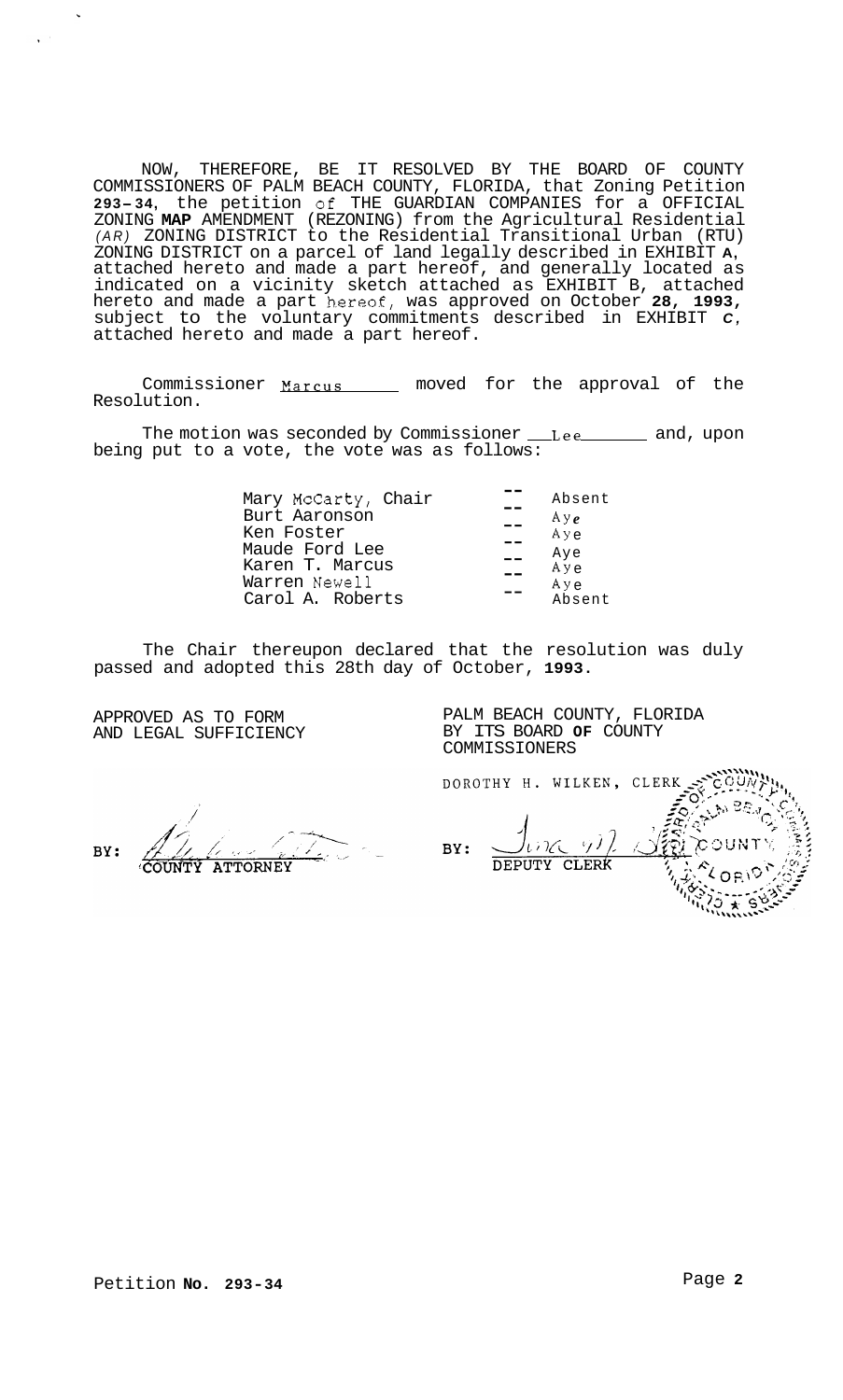## **EXHIBIT A**

### **LEGAL DESCRIPTION**

## **ROSSMOOR LAKES** @ **BOYNTON BEACH**

**A** parcel of land lying in Section **27,** Township **45** South, Range **42** East, Palm Beach County, Florida being more particularly described as follows:

**The** North one-hatf (N **M)** of the Southeast one-quarter **(SE** %) **of the** Northeast onequarter (NE *34)* **of** Section **27,** Township *45* South, Range **42 East,** less the **East 40** feet thereof.

.. -. . . ....

**SUBJECT** to existing Easements, Rights-of-way, Restrictions **and** Reservations of **Record.** 

### **PARCEL 18**

The South half *(S* **H)** of the Southwest quarter **(SW** %) of the Northeast quarter **(NE** *34)* of the Northeast quarter (NE %) of Section **27,** Township **45** South, Range **42 East,** Palm Beach County, Florida.

### **PARCEL 2B**

The North half (N H) of the Southwest quarter (SW %) of the Northeast quarter (NE%) of the Northeast quarter **(NE** *34)* of **Section** *27,* Township *45* South, Range **42** East, Palm Beach County, Florida.

# **PARCEL 38**

The South half **(S** %) of the Northwest quarter (NW **X) of** the Northeast quarter **(NE** *34)* **of** the Northeast quarter (NE **X) of** Section **27,** Township **45** South, Range **42** East, Palm Beach County, Florida.

# **PARCEL 48**

The North half (N **H)** *of* the Northwest quarter (NW **X) of** the Northeast quarter **(NE** %) **of** the Northeast quarter (NE **X)** of Section **27,** Township *45* South, Range **42** East, Palm Beach County, **Florida.** 

## **PARCEL 3C**

The North half (N H)  $\sigma$  the Southwest quarter **(SW** <sup>1</sup>)  $\sigma$  the Southeast quarter **(SE<sup>1</sup>**)  $\sigma$  the Northeast quarter (NE %) *of* Section **27,** Township **45** South, Range **42** East, Palm Beach County, Florida.

# **PARCEL 4C**

The South half **(S** 'h) of the Southwest quarter (SW %) of the Southeast quarter **(SE X)** of the Northeast quarter (NE **X) of** Section **27,** Township **45** South, Range **42 East,** Palm Beach County, Florida.

## **PARCEL 5C**

The South half (S <sup>1/2</sup>) of the Southeast quarter (SE<sup>1/2</sup>) of the Southeast quarter (SE <sup>1/2</sup>) of the Northeast quarter (NE **X)** of Section **27,** Township **45** South, Range **42** East, Palm Beach County, **florida.** 

## **PARCEL 6C**

The North **hat!** (N *Vi) of* the Southeast quarter **(SE** *W)* of the Southeast quarter **(SE** ?4) *of* the Northeast quarter (NE %) *of* Section **27,** Township **45** South, Range **42** East, Palm Beach County, **florida.** 

للمحارب المراس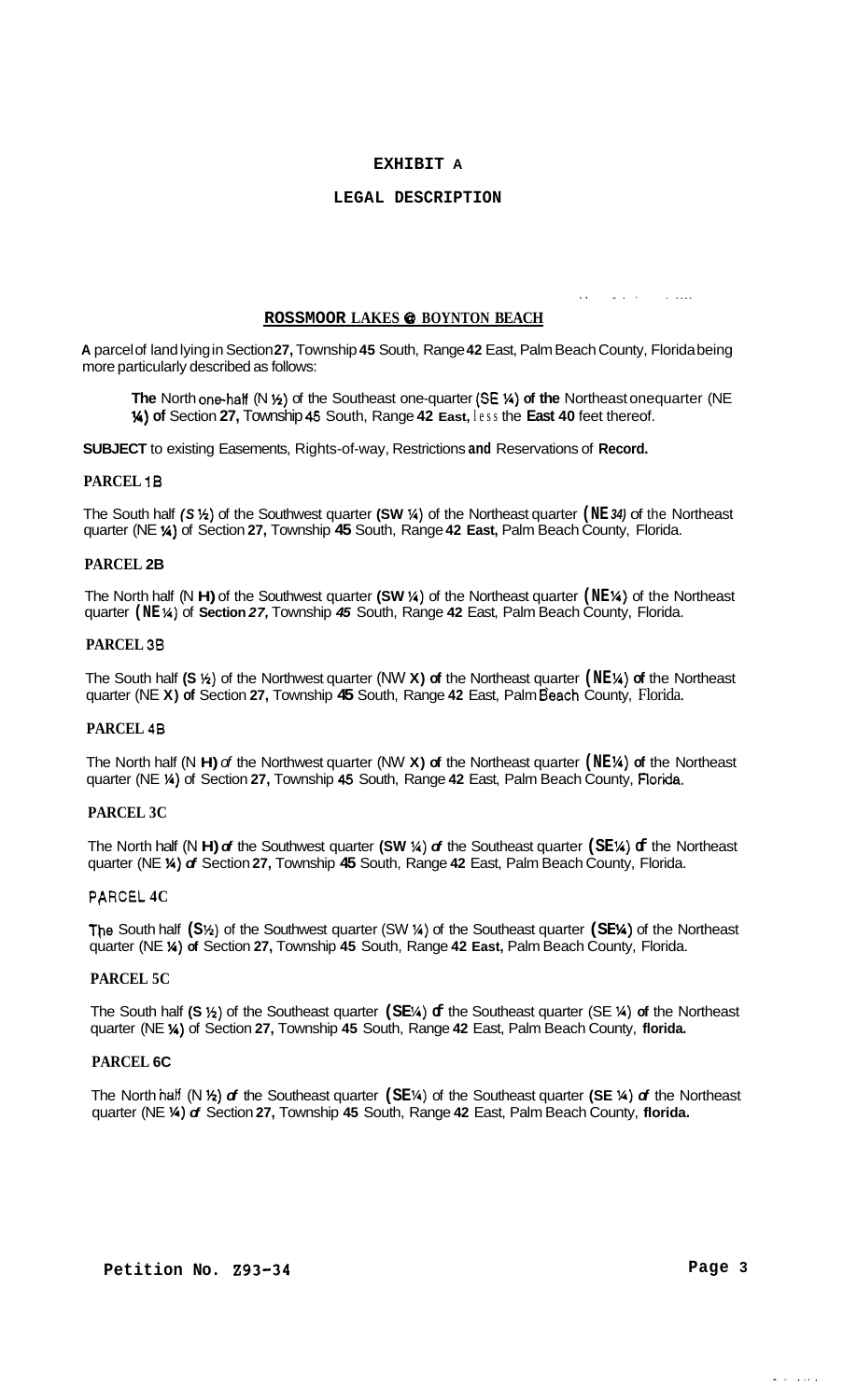# EXHIBIT B

# VICINITY SKETCH

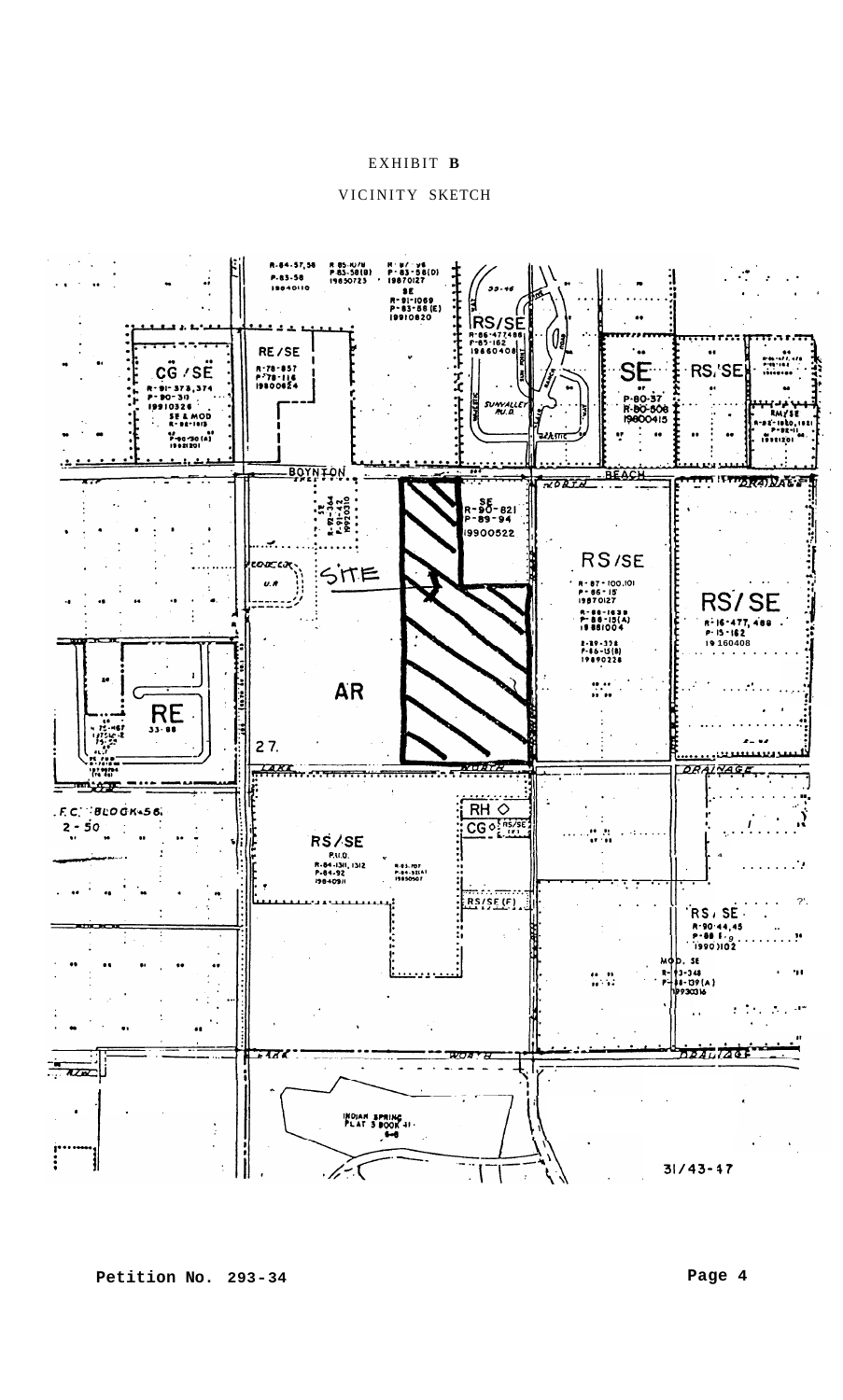# EXHIBIT C

### VOLUNTARY COMMITMENTS

#### A. **SCHOOL BOARD**

 $\begin{aligned} \nabla_{\mu} \mathcal{F}^{\mu\nu} & = \nabla_{\mu} \mathcal{F}^{\mu\nu}_{\mu\nu} \,, \end{aligned}$ 

- **1.**  All sales and notice literature for the development shall include a statement/notice that, students may not **be**  assigned **to** the nearest school and that all prospective buyers are encouraged to contact the Palm Beach County School Board to determine which school assignment will apply to their children. (SCHOOL BOARD)
- **2.**  Prior to site plan certification, the petitioner shall demonstrate that they have met with School Board staff and discussed the potential of entering into an agreemer.t to help achieve racial balance and allow the children wt.0 reside within the development to attend the nearest available schools. (SCHOOL BOARD)

#### B. LANDSCAPE BUFFER

- *1.*  The landscape buffers along the south and west property lines shall at a minimum include a six (6) foot high berm, wall, fence, hedge or combination thereol. (ZONING)
- **2.**  To mitigate any impact with surrounding residential areas, all trees required to be planted on site by this approval shall meet the following minimum standards at installation:

| a. | Tree height:<br>b. Trunk diameter: | fourteen (14) feet.<br>3.5 inches measured 4.5 feet<br>above grade.                                                                                                                                                          |
|----|------------------------------------|------------------------------------------------------------------------------------------------------------------------------------------------------------------------------------------------------------------------------|
|    | c. Canopy diameter:                | seven (7) feet. Diameter shall<br>be determined by the average<br>canopy radius at 3 points<br>measured from the trunk to the<br>outermost branch tip. Each<br>radius shall measure at least<br>3.5 feet in length. (ZONING) |

#### E. ENGINEERING

**1.** The Developer shall pay a Fair Share Fee in the amount and manner required by the "Fair Share Contribution for Road Improvements Ordinance" as it presently exists or as it may from time to time be amended. The Fair Share Fee for this project presently is \$1,650.00 per approved single family dwelling unit to be paid at the time *of* the Building Permit **(10** trips X **\$165.00** per trip) (IMPACT E'EE COORDINATOR) .